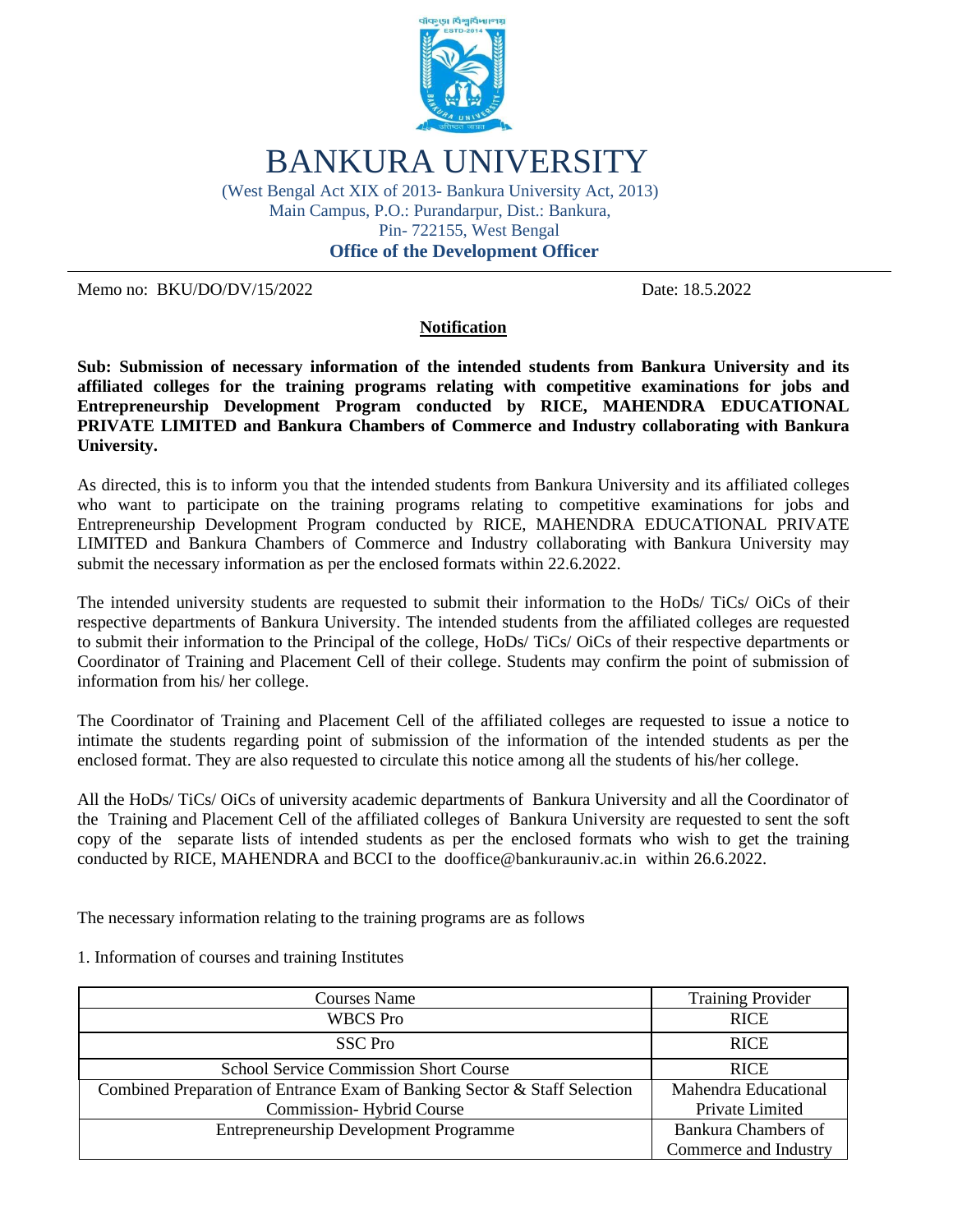### 2. Courses Fees and Payment Modes

### A. Courses Fees and Payment Modes for RICE

The course type, course duration, delivery mode of academics, supply of course materials, name of the examination covered by the course, original price of the course, course price for the university as mentioned in Table 1. The payments of course fees with instalment options are mentioned in Table 2.

| Courses Type                                           | Course<br>Duration                           | Delivery<br>Mode of   | Study<br>Material,           | <b>Exam Covered</b>                                                             | Original<br>Price |                        | <b>University Price</b> |  |  |  |  |  |
|--------------------------------------------------------|----------------------------------------------|-----------------------|------------------------------|---------------------------------------------------------------------------------|-------------------|------------------------|-------------------------|--|--|--|--|--|
| Pro                                                    |                                              | Academics             | Content                      |                                                                                 |                   | Slab <sub>1</sub>      | Slab <sub>2</sub>       |  |  |  |  |  |
| (Hybrid<br>Course)                                     |                                              |                       |                              |                                                                                 |                   | $\leq 100$<br>students | >100<br>students        |  |  |  |  |  |
| <b>WBCS</b> Pro                                        | 1 year                                       | Online $+$<br>Offline | Included                     | WBCS, PSC,<br>Police. Mostly<br><b>State Govt</b><br>Exams. Except<br>few Exams | 26000             | 19200                  | 14400                   |  |  |  |  |  |
| <b>SSC</b> Pro                                         | 1year                                        | Online $+$<br>Offline | Included                     | MTS,<br>CHSL, CGL,<br>Rail, Central<br>Arm Forces Etc.                          | 20000             | 14800                  | 11100                   |  |  |  |  |  |
| School<br>Service<br>Commission<br><b>Short Course</b> | $\overline{4}$<br>months                     | Online                | Included<br>in PDF<br>format | Primary /Upper<br>Primary TET and<br><b>SLST</b>                                | 10000             | 8000                   | N A                     |  |  |  |  |  |
|                                                        | GST $@18\%$ will be added on the course fees |                       |                              |                                                                                 |                   |                        |                         |  |  |  |  |  |

Table 1: Detail course related information provided by RICE, Belgharia, Kolkata.

|                                                            |                                           | $Slab -1$         |                   | $Slab-2$                              |                   |                   |  |
|------------------------------------------------------------|-------------------------------------------|-------------------|-------------------|---------------------------------------|-------------------|-------------------|--|
| Courses Type                                               | <b>Total Price</b><br>(Including)<br>Tax) | 1st<br>Instalment | 2nd<br>Instalment | <b>Total Price</b><br>(Including Tax) | 1st<br>Instalment | 2nd<br>Instalment |  |
| <b>WBCS</b> Pro                                            | 22,656                                    | 11,328            | 11,328            | 16,992                                | 8,496             | 8,496             |  |
| <b>SSC Pro</b>                                             | 17,464                                    | 8,732             | 8,732             | 13,098                                | 6,549             | 6,549             |  |
| <b>School Service</b><br><b>Commission Short</b><br>Course | 9,440                                     | NA                | NA                | <b>NA</b>                             | <b>NA</b>         | NA                |  |

Table 2: Detail information for payments of course fees with instalment options for RICE.

B. Courses Fees and Payment Modes for Mahendra Educational Private Limited

The course name, Type of batch, package validity, course duration, normal fees of course, course fees for the university, minimum number of students required, as mentioned in Table 1. The payments of course fees with instalment options are mentioned in Table 2.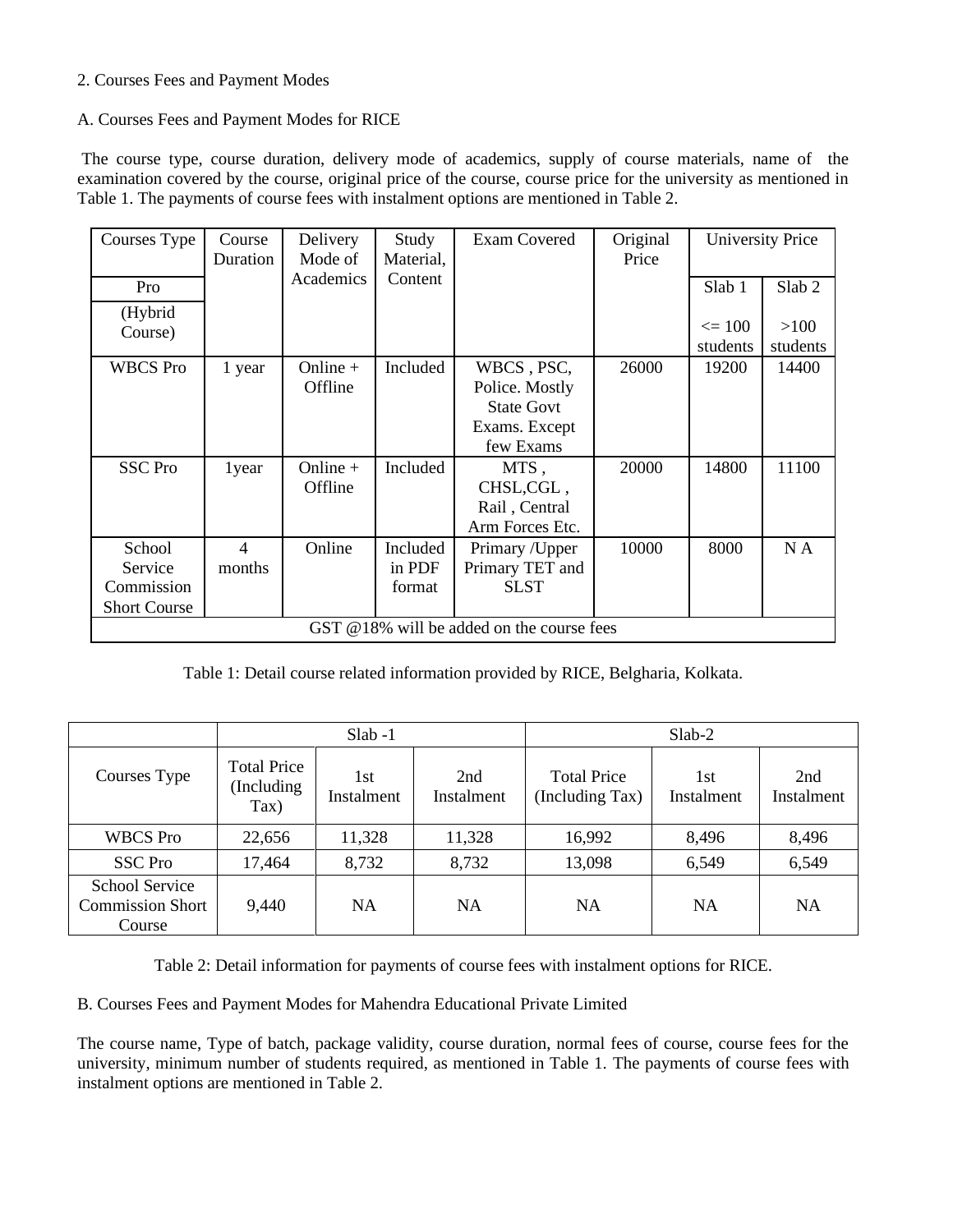| Course Name                         | Type Of               |    | Package Mode Of  | Course          | Normal   | Course        | Minimum   | Process  |
|-------------------------------------|-----------------------|----|------------------|-----------------|----------|---------------|-----------|----------|
|                                     | Batch                 |    | Validity Payment | Duration Course |          | Fees for      | number of | for      |
|                                     |                       |    |                  |                 | Fees     | University    | students  | Payment  |
|                                     |                       |    |                  |                 |          | <b>Branch</b> | required  |          |
|                                     |                       |    | One time         |                 | $\rm Rs$ | <b>R</b> s    | 30        | One time |
| Combined Preparation of             | Regular               | 24 |                  | 7 Months        | 16500    | 12,000        |           |          |
| Entrance Exam of                    | online/offline Months |    |                  | (3              |          |               |           |          |
| Banking Sector & Staff              | (Two Hours)           |    |                  | <b>Months</b>   |          |               |           |          |
| Selection Commission - Class Mon to |                       |    |                  | Bank and        |          |               |           |          |
| <b>Hybrid Course</b>                | Sat)                  |    |                  | 4 Months        |          |               |           |          |
|                                     |                       |    |                  | SSC)            |          |               |           |          |

Table 1: Detail course related information provided by Mahendra Educational Private Limited.

| <b>Course Name</b>           | Type of               |    | Package Mode Of                           |                |          | Course Normal Course | Minimum  | Process for              |
|------------------------------|-----------------------|----|-------------------------------------------|----------------|----------|----------------------|----------|--------------------------|
|                              | Batch                 |    | Validity Payment Duration Course Fees for |                |          |                      | number   | Payment                  |
|                              |                       |    |                                           |                | Fees     | University           | of       |                          |
|                              |                       |    |                                           |                |          | <b>Branch</b>        | students |                          |
|                              |                       |    |                                           |                |          |                      | required |                          |
|                              |                       |    | Installment                               |                | $\rm Rs$ | Rs 13,000            | 30       | <b>First Installment</b> |
| Combined Preparation of      | Regular               | 24 | Payment                                   | 7 Months 16500 |          |                      |          | Rs 6500, Second          |
| Entrance Exam of             | online/offline Months |    |                                           | $\frac{3}{2}$  |          |                      |          | Installment Rs           |
| Banking Sector & Staff       | (Two Hours)           |    |                                           | <b>Months</b>  |          |                      |          | 6500(Second              |
| <b>Selection Commission-</b> | Class Mon to          |    |                                           | Bank and       |          |                      |          | Installment shall        |
| <b>Hybrid Course</b>         | Sat)                  |    |                                           | 4 Months       |          |                      |          | be payable after         |
|                              |                       |    |                                           | SSC)           |          |                      |          | 45 days of First         |
|                              |                       |    |                                           |                |          |                      |          | Installment)             |

Table 2: The payment of course fees with instalment options for Mahendra.

C. Courses Fees and Payment Modes for Bankura Chambers of Commerce and Industry

The courses will be conducted with free of cost.

3. The classes for the courses for competitive examination will be carried out through online mode after the normal class hours of university or colleges on week days, and through offline mode at university main campus on weekends. The classes for the Entrepreneurship Development Program will be conducted on monthly basis.

4. Any present and passed out student from Bankura University and its affiliated colleges will be eligible for the course. Student from other than Bankura University and its affiliated colleges will not be eligible for the course.

5. The training institute will provide course material, internal examination question paper/ answer sheet to each students of all batches for both offline and online mode.

6. Student feedback regarding the quality of teaching and courses materials will be taken on regular basis.

All the Principals/ TiCs/ OiCs, all the Coordinator, Training and Placement Cell of the affiliated Colleges and all the HoDs/ TiCs/ OiCs of university departments, Bankura University are requested to share the information among their students.

Sd/- Dr. Ramkrishna Das Development Officer Bankura University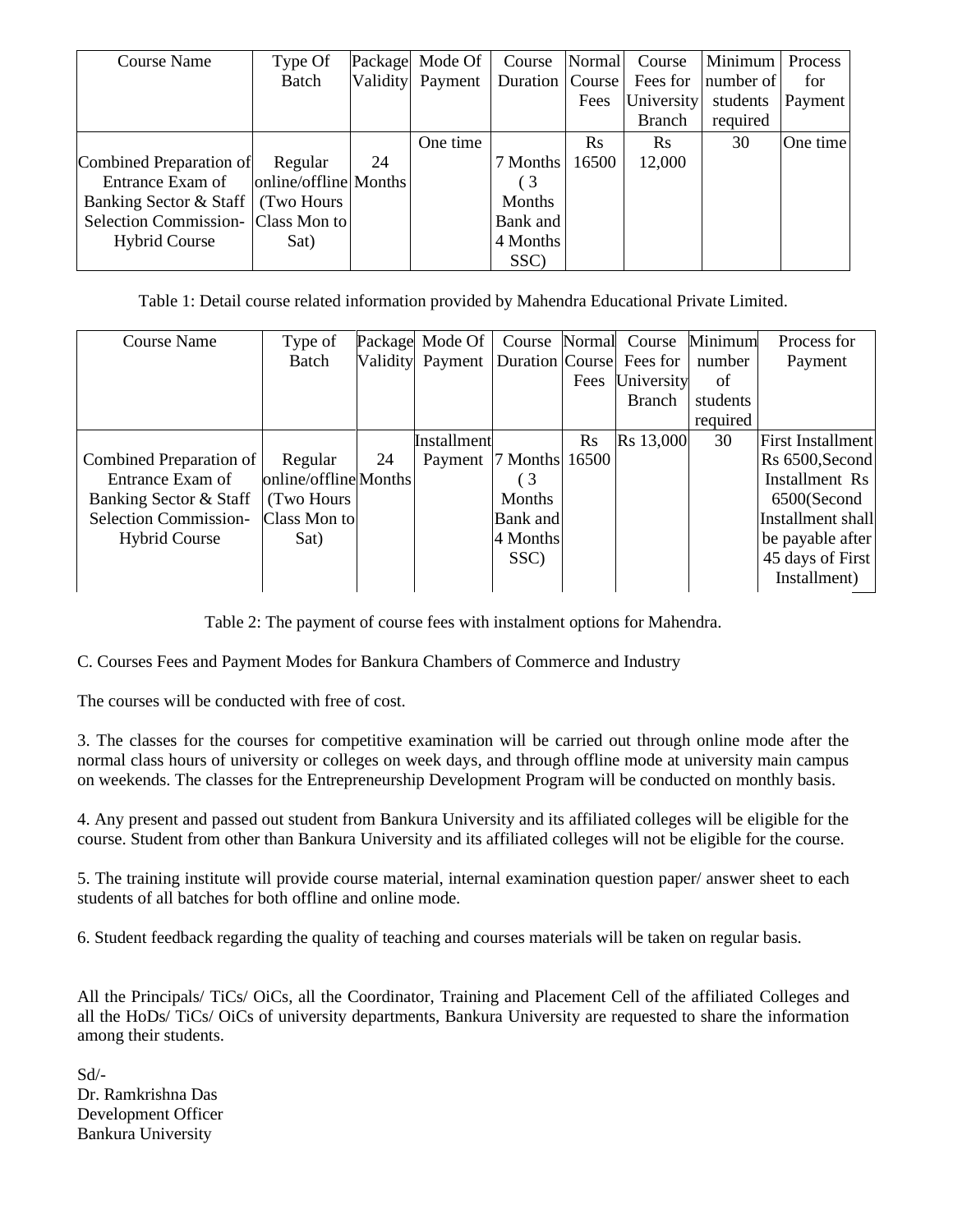Copy to:

- The Honorable Vice Chancellor, Bankura University
- The Registrar, Bankura University
- The Dean, Bankura University
- The Inspector of Colleges, Bankura University
- All the Principals/ TiCs/ OiCs of the affiliated Colleges, Bankura University
- All the HoDs/ TiCs/ OiCs of university departments, Bankura University
- All the Coordinator, Training and Placement Cell of the affiliated Colleges, Bankura University
- The System Administrator, Bankura University with a request to upload the notice on University website

Sd/- Dr. Ramkrishna Das Development Officer Bankura University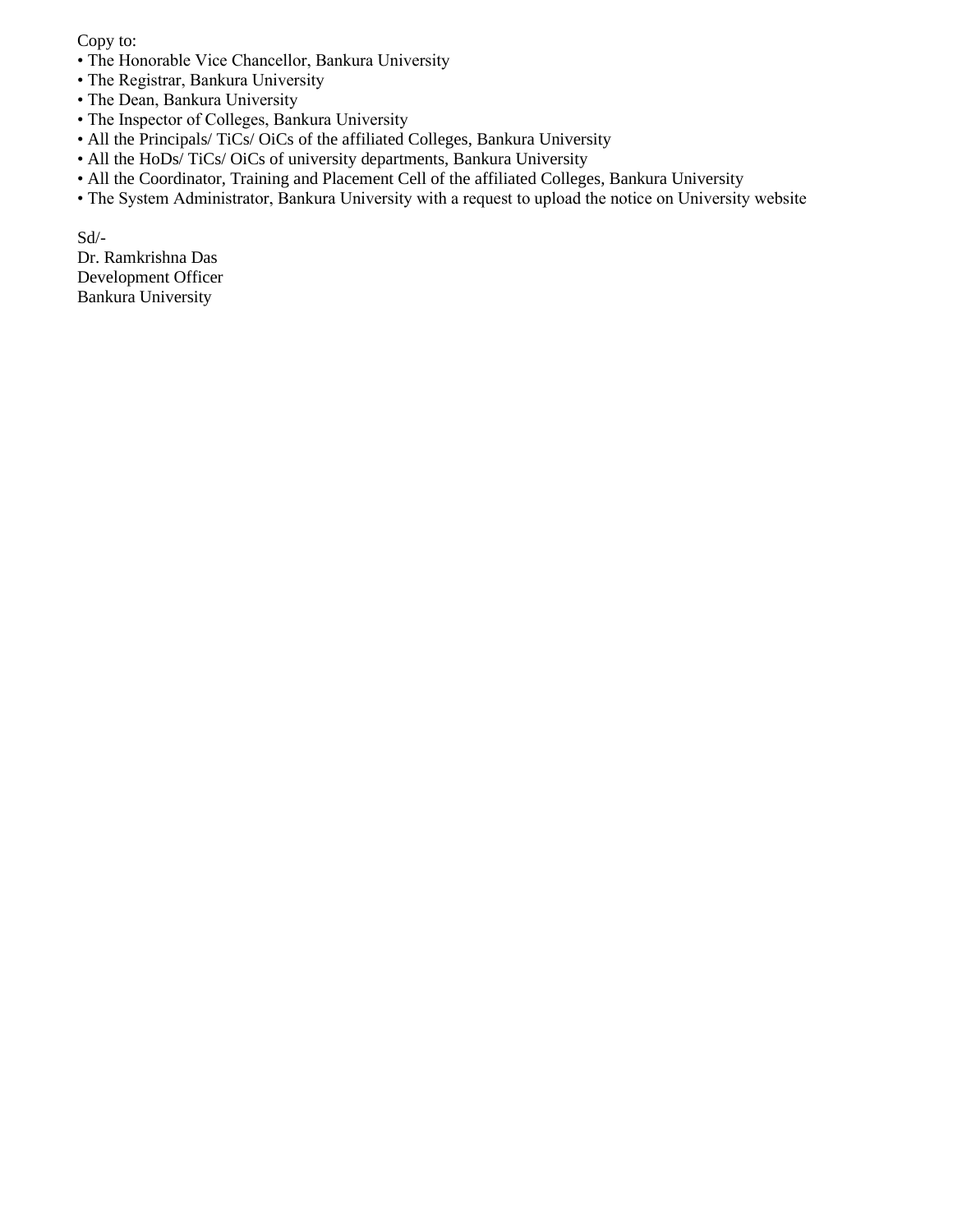# Format for BCCI

| Serial<br>Number | UID of<br>the<br>Student | Name of<br>the<br>Student | University/<br>College<br>Name | Subject | Name of<br>the<br>Degree | Semester | Email Id<br>of the<br>Student | Whatsapp<br>Number of<br>the Student | Name of the<br>opted<br>Training<br>Program and<br>training<br>institute | Remarks<br>Passed<br>out/<br>Present<br>student |
|------------------|--------------------------|---------------------------|--------------------------------|---------|--------------------------|----------|-------------------------------|--------------------------------------|--------------------------------------------------------------------------|-------------------------------------------------|
|                  |                          |                           |                                |         |                          |          |                               |                                      |                                                                          |                                                 |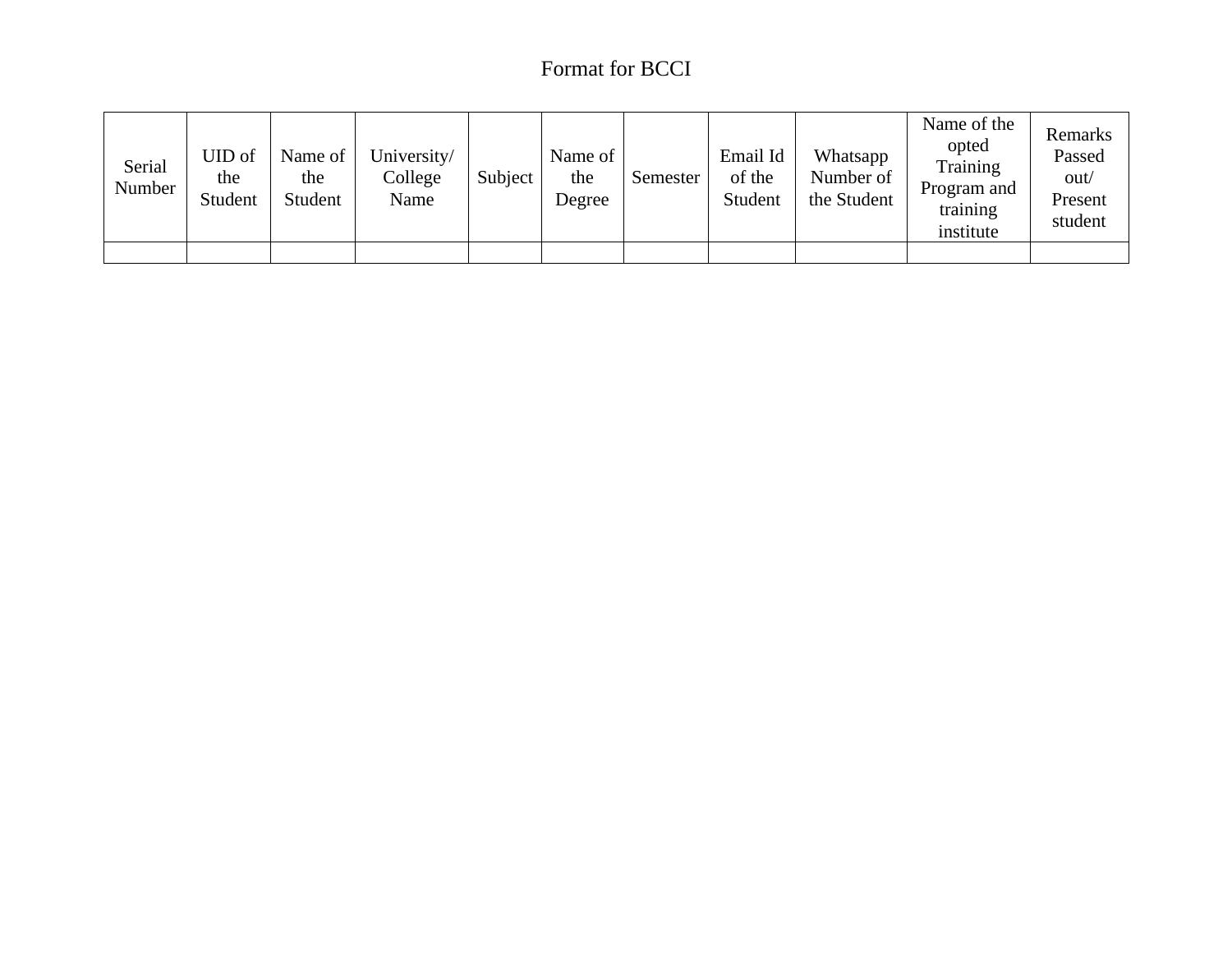### Format for Mahendra

| UID of<br>the<br>Student | Name of<br>the<br>Student | University/<br>College<br>Name | Subject | Name<br>of the<br>Degree | Semester | Email Id<br>of the<br>Student | Whatsapp<br>Number of<br>the Student | Name of the<br>opted<br>Training<br>Program and<br>training<br>institute | Mode of<br>Payment<br>one time/<br>Installment | Remarks<br>Passed<br>out/<br>Present<br>student |
|--------------------------|---------------------------|--------------------------------|---------|--------------------------|----------|-------------------------------|--------------------------------------|--------------------------------------------------------------------------|------------------------------------------------|-------------------------------------------------|
|                          |                           |                                |         |                          |          |                               |                                      |                                                                          |                                                |                                                 |